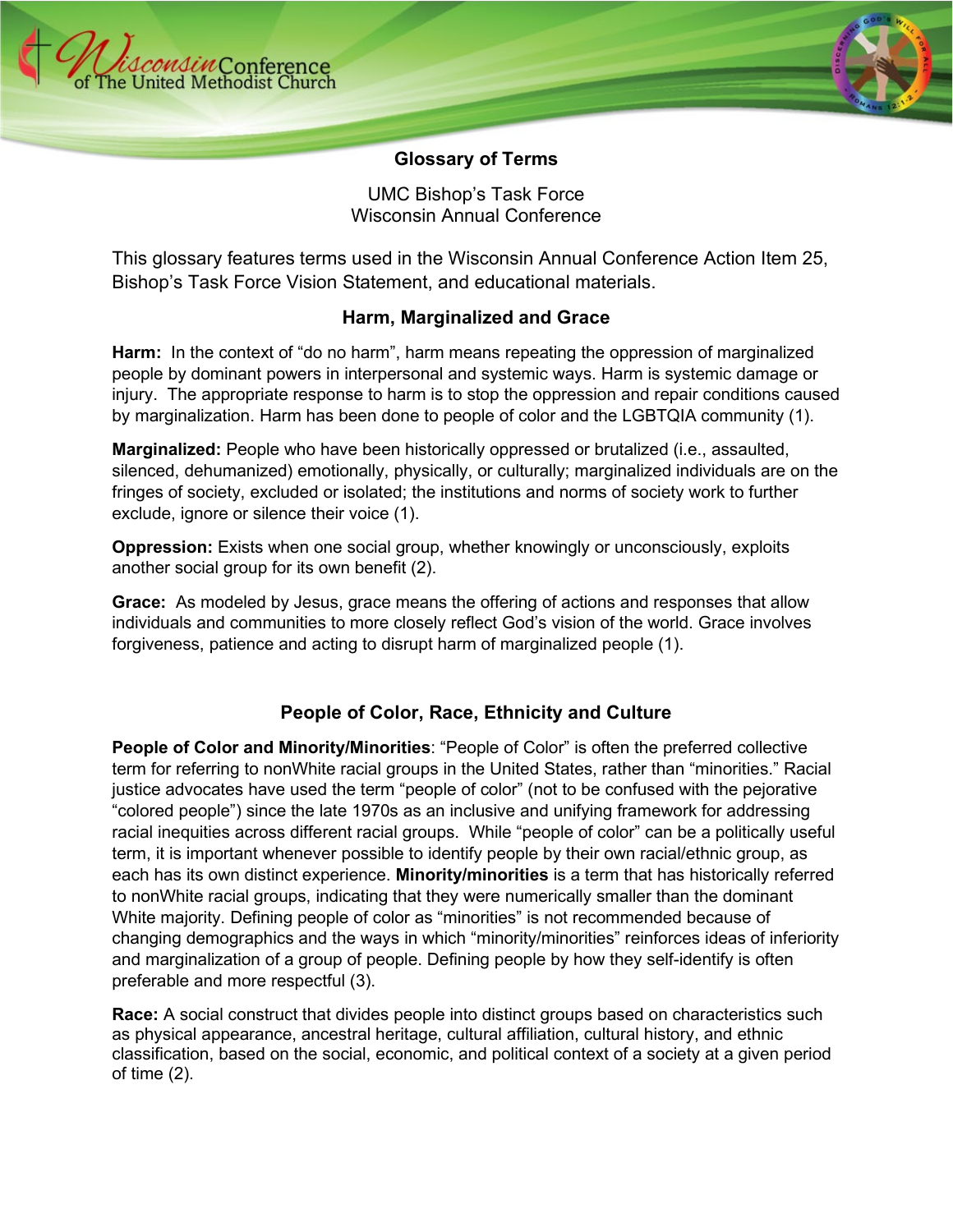**Ethnicity:** Is culture with the sociological markers of race and geography (4).

**Culture:** Is composed of rites, rituals, customs, and habits and is always reinforced with reward and sanction (4).

#### **Sex, Gender and Sexual Orientation**

**Sex** (as assigned at birth or anatomical sex characteristics): Refers to biological characteristics, including internal and external body parts, body chemistry, hormones, and chromosomes (1).

**Sexism and Misogyny:** Sexism is the cultural, institutional, and individual set of beliefs and practices that privilege men, subordinate women, and devalue ways of being that are associated with women (2). **Misogyny** is the dislike or hatred of women or girls; includes actions that reinforce sexism by harming those who oppose an inferior status or prejudice against women or girls, and rewarding those who promote and accept it.

**Gender:** A social construct used to classify a person as a man, woman, or some other identity; fundamentally different from the sex one is assigned at birth (2).

**Gender Identity:** A sense of oneself as a woman, man, or neither; refers to how one *feels inside* about who they are, which may or may not correspond with the sex and gender one is assigned at birth (1,2).

**Gender Expression:** How one expresses or portrays oneself, including dress, hairstyles, language and/or behaviors. Society characterizes these expressions as "masculine," "feminine," or "androgynous." Individuals may embody their gender in multiple ways and use terms beyond these to name their gender expression(s) (1.2).

**Agender**: Lacking gender, genderless or not caring about gender identity (5).

**Bigender**: Having two gender identities either simultaneously or switching between the two; exhibiting cultural characteristics of masculine and feminine roles (5).

**Cisgender:** A gender identity, or performance in a gender role, that society deems to match the person's assigned sex at birth. The prefix cis- means "on this side of" or "not across." A term used to highlight the privilege of people who are not transgender (2).

**Genderfluid**: Someone who identifies as male, female, and/or nonbinary at different times or circumstances (5).

**Genderqueer**: Someone who feels that their felt gender does not fit with socially constructed norms for their biological sex; encompasses thoughts, feelings, behaviors, and their gender identity (2,4). The word **"queer"** used to be used only as a slur to insult people who did not conform to gender norms. However, in recent decades, the word "queer" has been reclaimed and now serves as an umbrella term. For many people, saying, "I'm queer," is the simplest (and least invasive) way to identify as outside the norms of a binary system that does not include everyone (6).

**Sexual Orientation:** Is an enduring emotional, romantic, sexual or affectional attraction or nonattraction to other people. Sexual orientation can be fluid and people use a variety of labels to

2 Rev.6/1/2021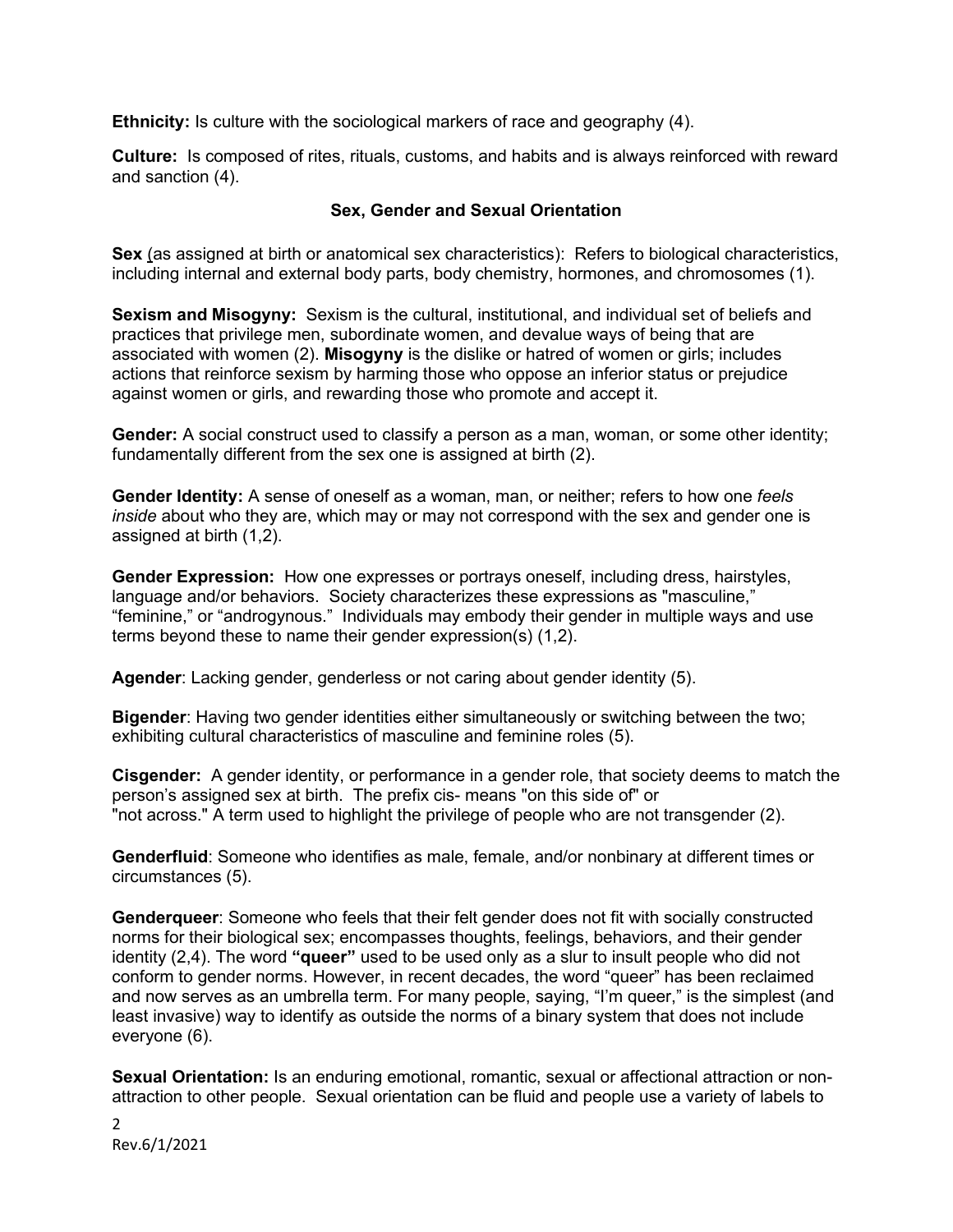describe their sexual orientation (2). This term can erroneously imply that it's all about sex acts; but orientation actually happens within the heart, e.g., who a person falls in love with, or wants to make a home/family with. Also, distinctions between romantic attraction and sexual attraction exist within orientation (1,6).

**Heterosexuality:** A sexual orientation in which a person feels physically and emotionally attracted to people of a gender other than their own (2).

**LGBTQIA+:** An abbreviation for lesbian, gay, bisexual, transgender, queer or questioning, intersex, asexual as well as others who no label completely describe (1).

**L—Lesbian**: a woman who is sexually attracted to women.

**G—Gay**: a man who is sexually attracted to men.

**B—Bisexual:** a person who is sexually attracted to both men and woman.

**T—Transgender**: Someone whose gender identity is different from the sex they were assigned at birth.

**Q—Queer or Questioning**: someone whose identity does not conform to dominant norms.

**I—Intersex:** Someone born with physical anatomy that does not fit the male/female gender binary.

**A—Asexual:** Someone who does not experience sexual attraction.

**+ (Plus)**—No labels can fully describe all people.

## **About Phobias**

**Phobia:** In mental and emotional wellness, a phobia is a pronounced and persistent fear that is excessive in proportion to the actual threat or danger the situation presents. Historically, this term has been used inaccurately to refer to systems of oppression. Some professionals are intentionally moving away from using terms such as "transphobic," and "homophobic," because this language could inaccurately describe systems of oppression as irrational fears, and could can be disrespectful to the experiences of some people (2).

**Homophobia** (also Heterosexism): Discrimination against all sexual orientations other than heterosexual; image of God is restricted to heterosexual persons (7).The assumption that all people are or should be heterosexual. **Heterosexism** excludes the needs, concerns, and life experiences of LGBQTIA people and gives advantages to heterosexual people. Heterosexism is often a subtle form of oppression, which reinforces realities of silence and exclusion experienced by marginalized people (2).

**Transphobia (also Cissexism/Genderism):** Is the belief that there are, and should be, only two genders and that one's gender or most aspects of it is inevitably tied to the assigned sex at birth. In a genderist/cissexist construct, cisgender people are the dominant group and trans / gender non-conforming people are the oppressed/target group (2).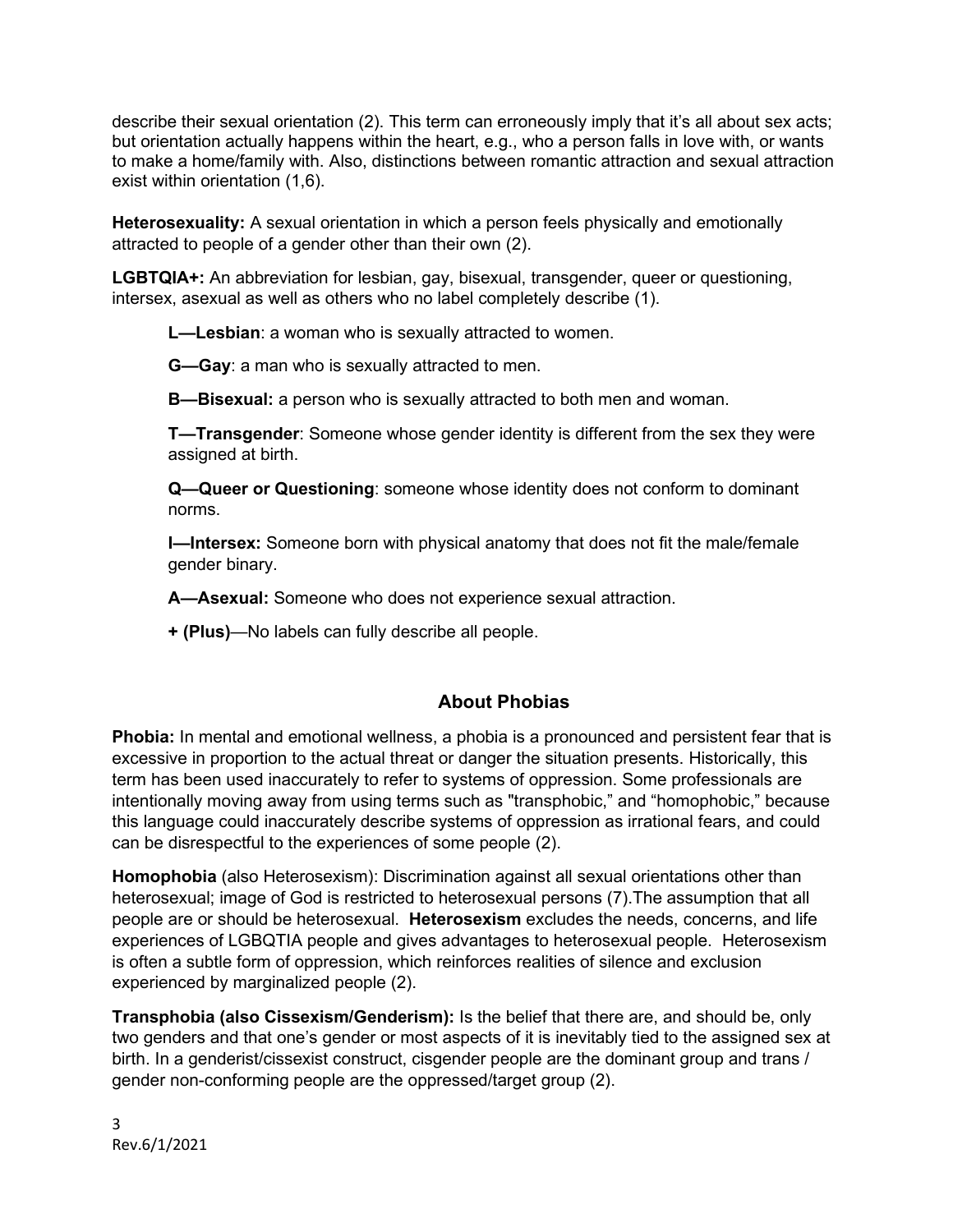**Xenophobia**: A culturally based fear of outsiders. Xenophobia has often been associated with the hostile reception given to those who immigrate into societies and communities (8).

# **About Racism, Antiracism and Systemic Racism**

**Racism**: A marriage of racist policies and racist ideas that produces and normalizes racial inequities (9); the systemic exertion of power by one group over another based on race (3); racism is expressed as white supremacy (5), a form of racism centered upon the belief that White people are superior to people of other racial backgrounds and that Whites should politically, economically, and socially dominate nonWhites (3).

**Racist policy:** Any measure that produces or sustains racial inequity between racial groups (9).

**Antiracist policy**: Any measure that produces or sustains racial equity between racial groups (9).

**Policy:** Written and unwritten laws, rules, procedures, processes, regulations, and guidelines that govern people. There is no such thing as a nonracist or race-neutral policy. Every policy in every institution in every community in every nation is producing or sustaining either racial inequity or equity between racial groups. Policies are either racist or antiracist (9).

**Antiracist idea**: Any idea that suggests the racial groups are equals in all their apparent differences (9).

**Racist Idea**: Any idea that suggests one racial group is inferior or superior to another racial group in any way. Racist ideas argue that the inferiorities and superiorities of racial groups explain racial inequities in society (9).

**Systemic Racism (also known as Institutional Racism, and Structural Racism):** Refers specifically to a form of racism embedded within institutional policies and practices that create different outcomes for different racial groups. While the policy or practice does not mention any racial group, the outcomes create advantages for Whites and oppress and disadvantage groups classified as nonWhite (10). Also, these terms describe "racist policies" (9). "Racist policy" is a more a tangible and exacting term, and is more likely to be immediately understood by people, including its victims. Also, "racist policy" says exactly what the problem is and where the problem is (9).

**Racist and Antiracist:** Racist is someone who supports a racist policy through their actions or inaction or expression of a racist idea; whereas an **antiracist** is someone who supports antiracist policy through their actions or expression of an antiracist idea (9).

## **Intersectionality**

**Intersectionality:** The places and ways in a person's life in which different parts of their identities connect and overlap to create who they fully are and potentially how they behave and experience the world. In the context of social justice, intersectionality focuses on our social identities such as race, class, gender, sexuality, religion, ability, citizenship, nationality, age and

4 Rev.6/1/2021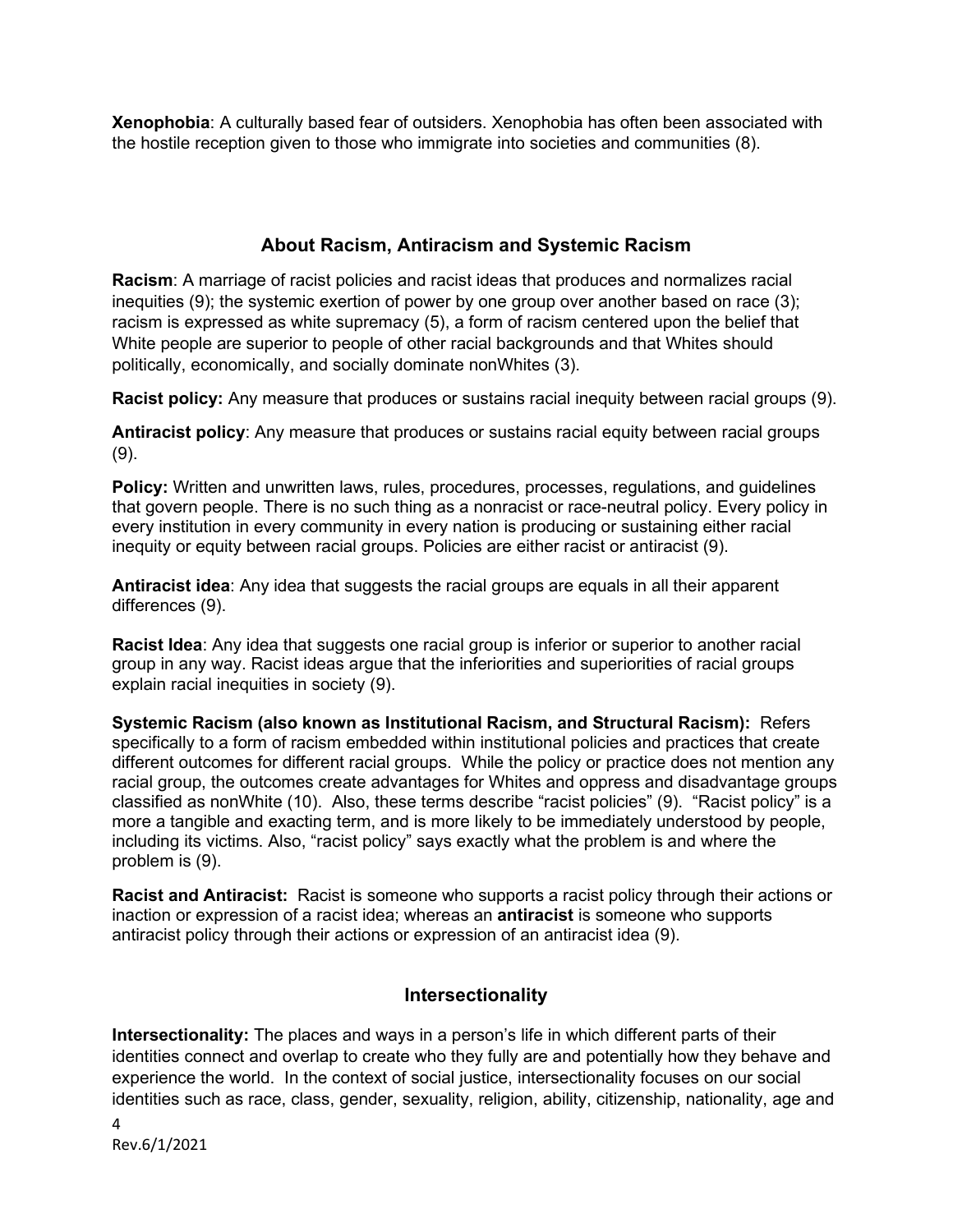other characteristics (11). The term was coined by law professor Kimberlé Crenshaw in the 1980s to describe the ways multiple systems of oppression interact in the lives of marginalized people and allows us to analyze social problems more fully, shape more effective interventions, and promote more inclusive advocacy amongst communities (2).

# **Equity, Inclusion and Justice**

**Equity:** Means fairness and justice and focuses on outcomes that are most appropriate for a given group, recognizing different challenges, needs, and histories. Equity is not equality, or "same treatment," which does not take differing needs or disparate outcomes into account. Systemic equity involves a robust system and dynamic process consciously designed to create, support and sustain social justice (3).

**Inclusion:** The act of creating environments in which any individual or group can be and feel welcomed, respected, supported, and valued to fully participate. An inclusive and welcoming climate embraces differences and offers respect in words and actions for all people (10).

**Racial justice:** The systematic fair treatment of people of all races, resulting in equitable opportunities and outcomes for all. Racial justice is not only the absence of discrimination and inequities, but also the presence of deliberate systems and supports to achieve and sustain racial equity through proactive and preventative measures (12).

**Social Justice**: Access to resources that enhance one's chances of getting what one needs or influencing others in order to lead a safe, productive, fulfilling life (8).

### **References**

- 1. Minnesota Methodist. *Sexuality and Gender Identity. "First Do No Harm"—A Toolkit for Conversations. [https://www.minnesotamethodists.org/s/Do-No-Harm-Toolkit-MM.pdf.](about:blank)*  Accessed *October 1, 2020.*
- 2. [LGBTQIA Resource Center,](about:blank) University California Davis*. LGBTQIA Resource Center Glossary*. [https://lgbtqia.ucdavis.edu/educated/glossary.](about:blank) 2016. Accessed October 1, 2020.
- 3. Race Forward, The Center for Racial Justice and Innovation. *Race Reporting Guide*. [https://www.raceforward.org/sites/default/files/Race%20Reporting%20Guide%20by%20Rac](about:blank) [e%20Forward\\_V1.1.pdf.](about:blank) June, 2015. Accessed October 1, 2020.
- 4. Racial Reconciling Movement, Commission on Race and Religion, Minnesota United Methodist Church. *Racial and Ethnic Awareness Assessment.* [https://www.minnesotaumc.org/files/websites/www/RRM+Assessment+8-20.pdf.](about:blank) Rev. May, 2019. Accessed October 1, 2020.
- 5. Newsom, K., Chancler, L., and McClish, K. Cultural Diversity in Family Life Education. Chapter 3: Gender and Sexual Orientation. 2021. Cognella Academic Publishing.